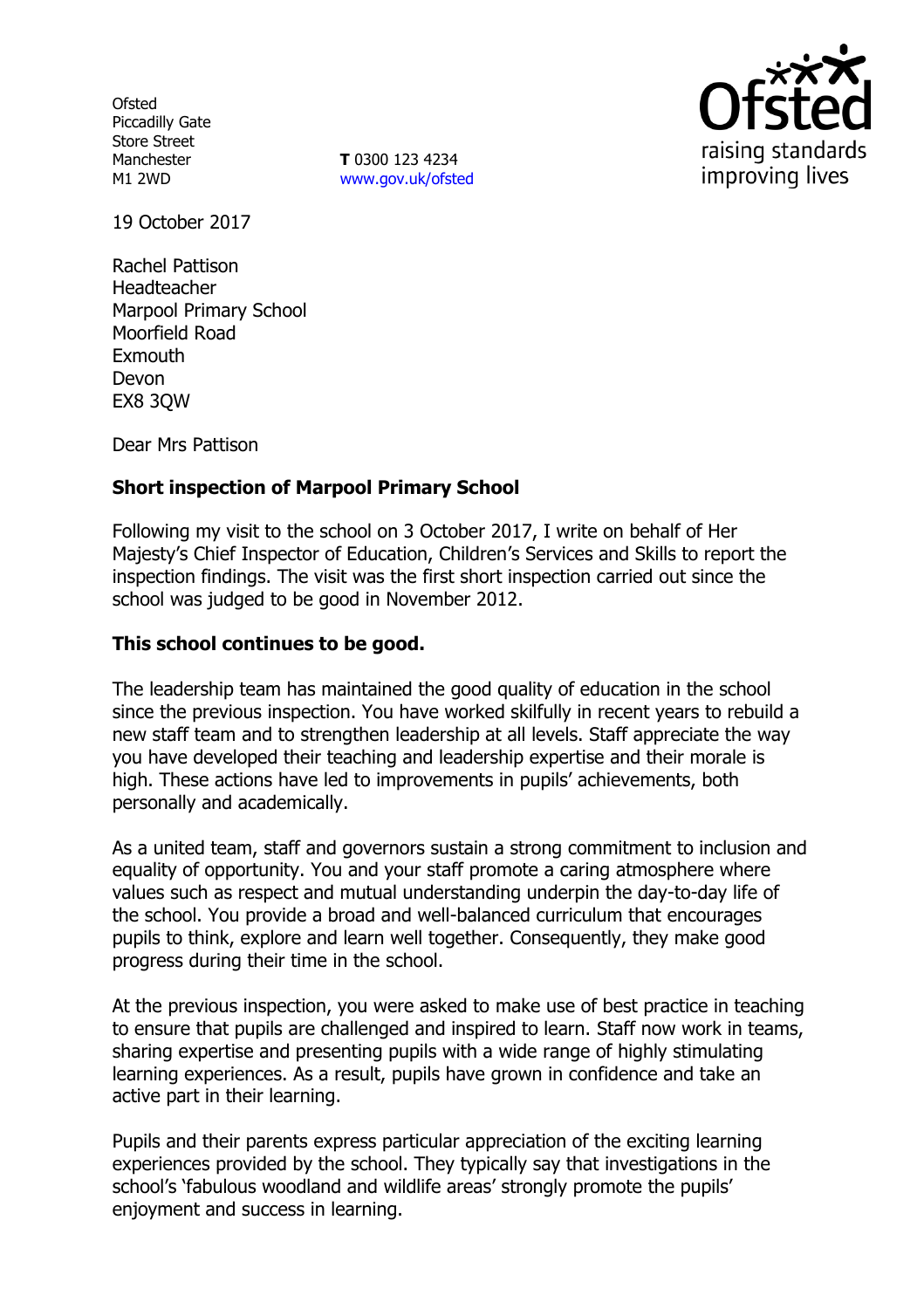

The previous inspection also identified the need to increase opportunities for pupils to develop their writing skills. You have strengthened pupils' speaking and listening skills. As a result, pupils' work in books shows their good progress in organising their ideas and writing more confidently and expressively.

Pupils' improved communication skills have also enabled them to talk and deepen their thinking in mathematics. You recognise that the pupils' ability to explain their work needs further embedding to ensure that all pupils, especially those who find learning difficult, make rapid progress.

## **Safeguarding is effective.**

Leaders, managers and staff sustain a positive safeguarding culture across the school. They are fully supported by governors and administrative staff in ensuring that safeguarding procedures are well documented and thoroughly and frequently checked. As a team, leaders and managers complete all the necessary checks on teachers and other staff to determine their suitability to work with children. They make sure that health and safety procedures, including those relating to fire safety and security, are known and implemented effectively by all staff.

Senior and middle leaders work very closely with external agencies to monitor and support vulnerable pupils. They ensure that concerns are fully investigated and that referrals are made in full accordance with statutory procedures.

Staff know the pupils well and have been trained in how to keep pupils safe. Consequently, you and your colleagues are particularly alert to, and supportive of, an increasing number of child carers who are required to look after parents or siblings at home.

Staff work and communicate closely with parents. Parents who responded to the questionnaire overwhelmingly expressed the view that the school keeps their children safe. Parents value the support you offer. For example, parents make full use of the school's newly created community cafe to seek friendships and address their concerns.

Pupils readily said that they feel very safe in school because, 'We have lots of friends and teachers look after us well.' The pupils felt that bullying was very rare, but that if it did happen teachers would 'sort it out straight away'.

# **Inspection findings**

- My first line of enquiry was to examine leaders' efforts to strengthen the development of the children's language, literacy and mathematical skills. This is because some children have not achieved expected levels of skill in these aspects across early years and key stage 1.
- You and your early years leader rightly identify that the large majority of children begin school with low skills in these aspects for their age. Leaders and teachers across early years and key stage 1 are dealing with this effectively by sustaining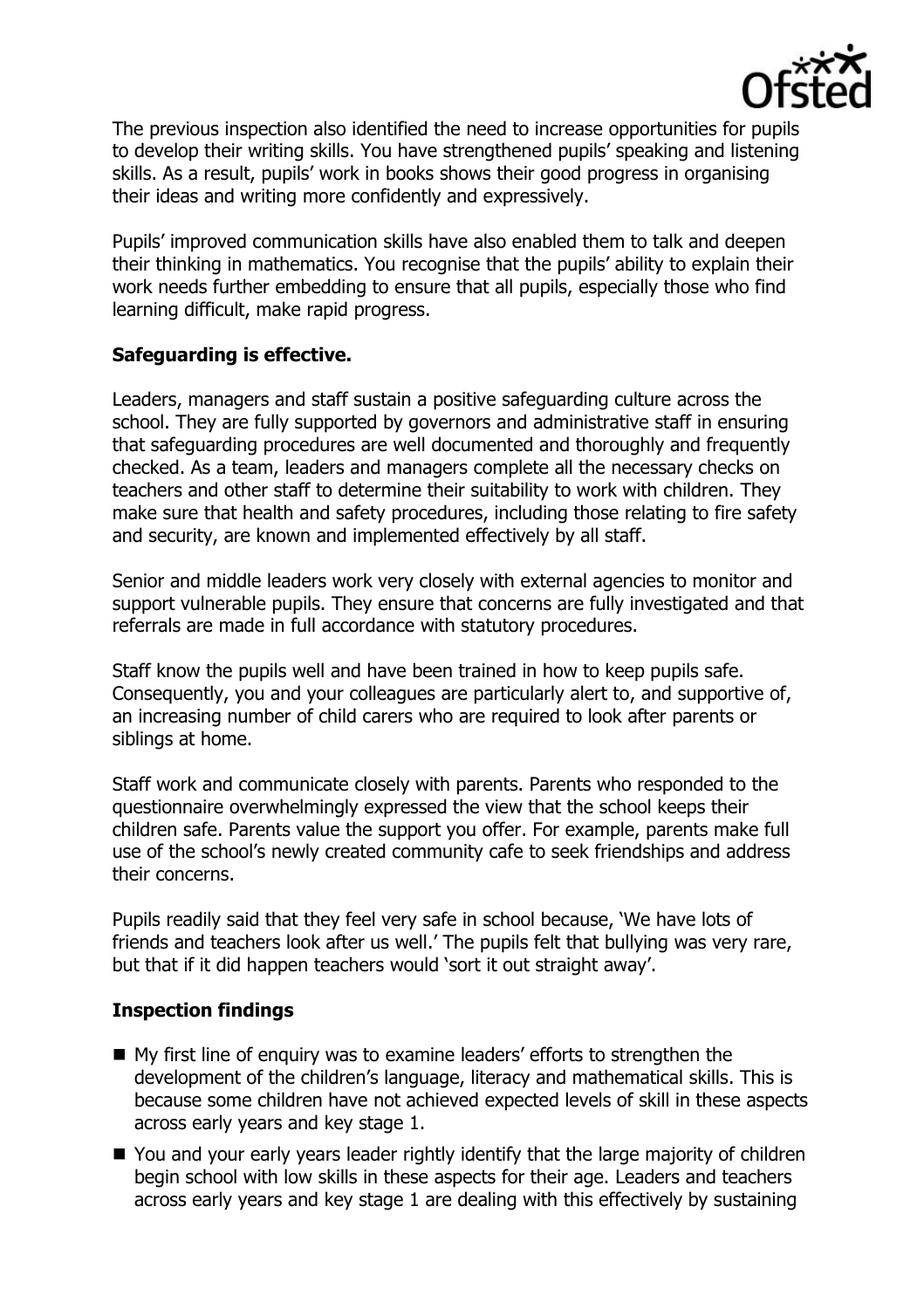

a strong emphasis on developing these skills. In particular, in recent terms they have strengthened the way they work together to develop children's speaking and listening skills.

- Teachers and teaching assistants in the early years classes model clear speech during regular 'time for talk' sessions. They are promoting children's good progress by teaching them to listen carefully and repeat new words accurately when replying to questions. For example, children in the nursery class extended their vocabulary and communication skills effectively when enthusiastically describing the chickens in the school's grounds.
- Teachers in key stage 1 classes sustain the effective emphasis on speaking skills to extend the breadth of children's vocabulary and their ability to write meaningfully and expressively. As a result, pupils willingly share ideas with each other and respond meaningfully to adults' prompting and questioning. For example, they share tools and talk enthusiastically about how to use them to cut wood for the outdoor 'Fire Pit'.
- **Pupils'** good progress in developing their speaking skills boosts their confidence in communicating ideas and enables them to learn well together. Teachers make good use of these skills and encourage pupils to talk about and explain their ideas in mathematics and this deepens their understanding.
- My second line of enquiry was to examine the work of leaders and teachers in quickening the progress of some groups of pupils. This included lower-ability pupils in mathematics, and boys who lack confidence in writing through key stage 2.
- Increasingly, teachers across the school have significantly strengthened pupils' reasoning and problem-solving skills. This brought about much-improved outcomes in this year's end of key stage 2 national assessments in mathematics. You are continuing the successful emphasis on encouraging pupils to explain their thinking, and this is deepening their understanding.
- Teachers have improved the way they use assessment information to plan work that challenges pupils at the right level. Currently, teaching staff are providing additional support for pupils, especially some lower-ability pupils, whose lack of confidence inhibits their ability to tackle mathematical problems. This is accelerating their progress, but, as you recognise, needs to be sustained to ensure that they develop the levels of skill expected for their age.
- As in other parts of the school, teachers in key stage 2 classes promote pupils' interest in writing successfully. Teachers present stimulating learning experiences which capture pupils' imagination and extend their vocabulary. They also motivate pupils through thought-provoking texts, for example about the Second World War. All pupils, including boys with limited confidence in writing, are responding with interest and show good expression in their written work. You acknowledge, though, that a small proportion of pupils, more often boys who find learning difficult, have weak handwriting and spelling skills, impeding their ability to write fluently and make faster progress.
- Finally I examined the steps taken by leaders to reduce persistent absence. Most pupils attend well and overall attendance is broadly average. However, the